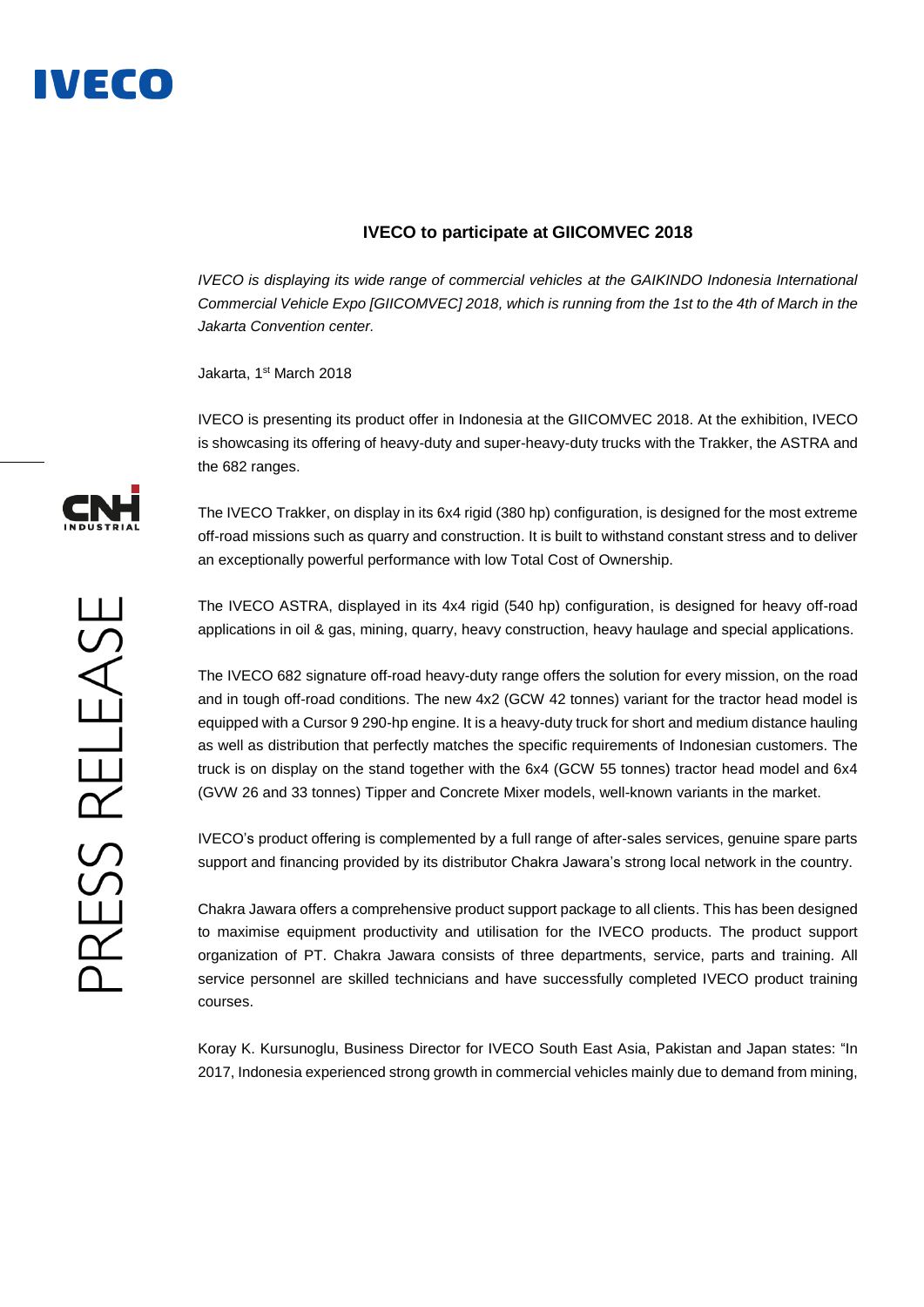

manufacturing and construction segments. We are confident that IVECO's recent investment in the new 682 model for the Indonesian market will give full satisfaction to a growing number of Indonesian customers and will meet the demand for vehicles, which is expected to grow exponentially in 2018. The new 682, 290-hp 4x2 tractor model, will take us a further step forward in Indonesia, completing our full line-up of IVECO heavy commercial vehicles."

Speaking at the media launch during the show, Teophilus Bambang Wira, Director at PT. Chakra Jawara says: "We have been associated with the IVECO brand since 2000. Since then we have been receiving a great response in the market with its products. The widespread after-sales support through our 8 branches and more than 20 after sales support points across the country has proven to our customers all over Indonesia that we are capable of supplying them with world class products and services."

### **IVECO**

*IVECO is a brand of CNH Industrial N.V., a World leader in Capital Goods listed on the New York Stock Exchange (NYSE: CNHI) and on the Mercato Telematico Azionario of the Borsa Italiana (MI: CNHI). IVECO designs, manufactures and markets a wide range of light, medium and heavy commercial vehicles, off-road trucks, and vehicles for applications such as off-road missions.* 

*The brand's wide range of products include the Daily, a vehicle that covers the 3 – 7 ton vehicle weight segment, the Eurocargo from 6 – 19 tons, the Trakker (dedicated to off-road missions) and the Stralis, both over 16 tons. In addition, the IVECO Astra brand builds off-road trucks, rigid and articulated dumpers as well as special vehicles.* 

*IVECO employs close to 21,000 individuals globally. It manages production sites in 7 countries throughout Europe, Asia, Africa, Oceania and Latin America where it produces vehicles featuring the latest advanced technologies. 4,200 sales and service outlets in over 160 countries guarantee technical support wherever an IVECO vehicle is at work.* 

*For further information about IVECO: www.iveco.com For further information about CNH Industrial[: www.cnhindustrial.com](http://www.cnhindustrial.com/)*